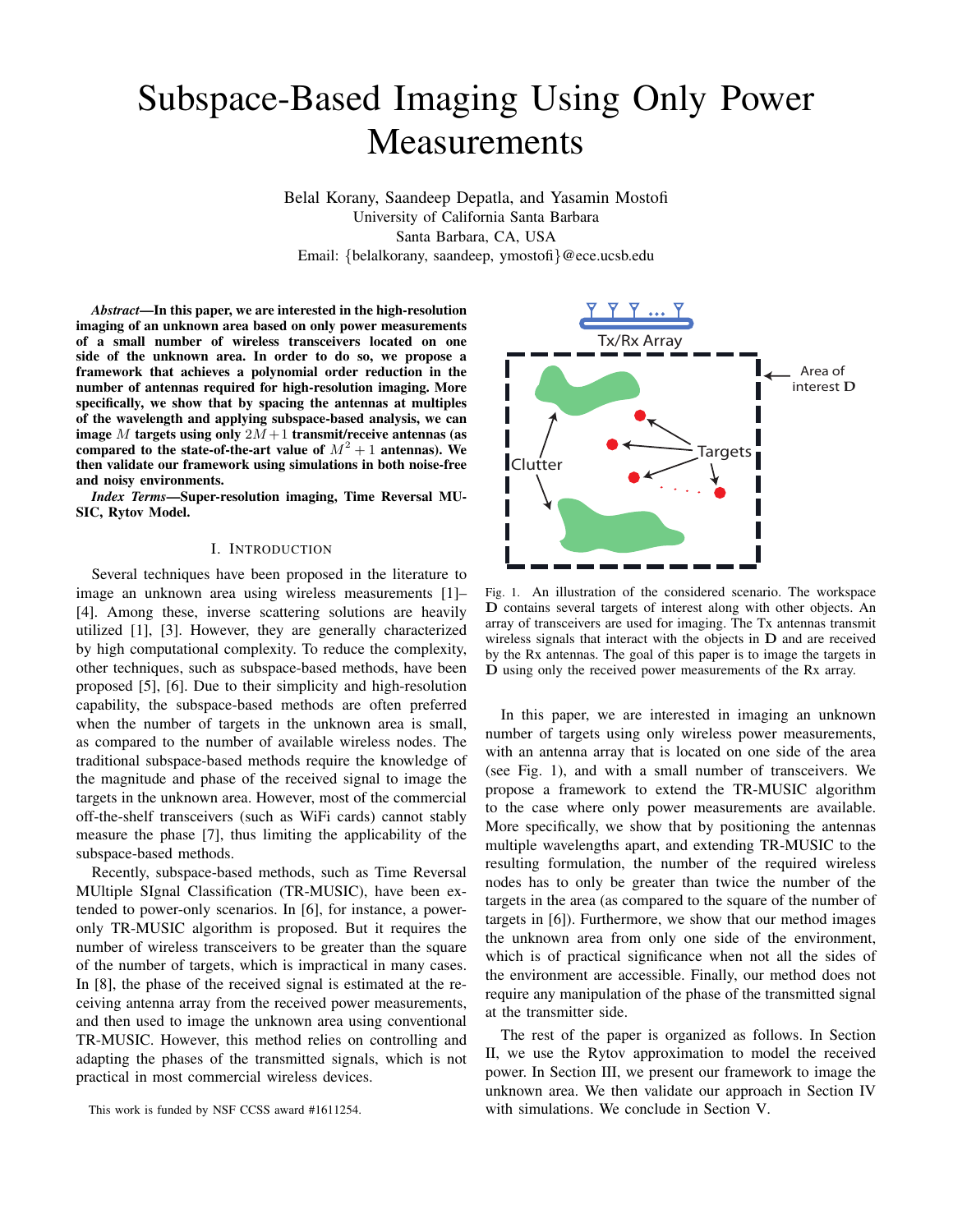# II. PROBLEM FORMULATION

Consider a workspace D shown in Fig. 1. The workspace contains M targets of interest along with other objects, which we call the clutter. For instance, the workspace can be a building in which the targets of interest are humans, while the other objects, such as walls and furniture, form the clutter. An array of antennas located outside of the workspace D transmits wireless signals which interact with the objects in D and are then received back by the same array. Alternatively, two different antenna arrays (on the same side) can be used, one for transmission  $(Tx)$  and the other for reception  $(Rx)$ . The goal of this paper is then to image the targets in the workspace using only the received power at the Rx antennas. In this section, we mathematically characterize the received power in terms of the targets in the workspace. To keep the formulation general and applicable to both cases of single and double arrays, we use a different notation to indicate the position of the Tx and Rx antennas.

Consider a Tx antenna located at  $x^t \in D^{\text{out}}$ , where  $D^{\text{out}}$  is the compliment of D, radiating wireless signals into D, and let  $x^r \in D^{\text{out}}$  denote the location of an Rx antenna. Under the assumption of single-polarized Rx antenna, the electric field at  $x^r$  due to a transmission from a Tx antenna at  $x^t$  is given by the following scalar volume integral equation [9]:

$$
E(\mathbf{x}^r, \mathbf{x}^t) = E_{inc}(\mathbf{x}^r, \mathbf{x}^t) + \int\!\!\!\int\!\!\!\int\limits_{\mathbf{D}} G(\mathbf{x}^r, \mathbf{x}') \tau(\mathbf{x}') E(\mathbf{x}', \mathbf{x}^t) d\mathbf{x}', \quad (1)
$$

where  $E_{inc}(\mathbf{x}^r, \mathbf{x}^t)$  is the incident field at  $\mathbf{x}^r$ , which is the received field in the absence of objects,  $\tau(\mathbf{x}') = \omega^2 \mu_o(\epsilon(\mathbf{x}') - \epsilon)$  $\epsilon_o$ ) and  $\epsilon(\mathbf{x}')$  are the scattering strength, and the permittivity of an object at  $x' \in D$ , respectively,  $\omega$  is the angular frequency of the signal, and  $\epsilon_o$  and  $\mu_o$  are the permittivity and permeability of free space, respectively.  $G(\mathbf{x}^r, \mathbf{x}')$  denotes the free space Green's function between the points  $x'$  and  $x^r$  and is given by,

$$
G(\mathbf{x}^r, \mathbf{x}') = \frac{e^{j\frac{2\pi}{\lambda}|\mathbf{x}^r - \mathbf{x}'|}}{4\pi|\mathbf{x}^r - \mathbf{x}'|},
$$
(2)

where  $\lambda$  is the wavelength. The electric field  $E(\mathbf{x}', \mathbf{x}^t)$  inside the integral of Eq. (1) depends on  $\tau(\mathbf{x}')$ , making it nonlinear in objects and computationally intense to solve [9]. In the literature, several linearizing approximations have been proposed to solve Eq. (1) more efficiently. In this paper, we use Rytov approximation which relates the received power linearly to the targets in  $D$  [1]. Under this approximation, the electric field can be modeled as follows:

$$
E(\mathbf{x}^r, \mathbf{x}^t) \approx E_{\text{inc}}(\mathbf{x}^r, \mathbf{x}^t) e^{\frac{E_{\mathbf{D}}(\mathbf{x}^r, \mathbf{x}^t)}{E_{\text{inc}}(\mathbf{x}^r, \mathbf{x}^t)}},
$$
(3)

where  $E_{\mathbf{D}}(\mathbf{x}^r, \mathbf{x}^t) = \iiint G(\mathbf{x}^r, \mathbf{x}') \tau(\mathbf{x}') E_{\text{inc}}(\mathbf{x}', \mathbf{x}^t) d\mathbf{x}'.$ 

D In this paper, we take the incident field to be the free space electric field:  $E_{inc}(\mathbf{x}', \mathbf{x}^t) = G(\mathbf{x}', \mathbf{x}^t)$ . Then from Eq. (3), the received power is given by,

$$
P(\mathbf{x}^r, \mathbf{x}^t) = P_{\text{inc}}(\mathbf{x}^r, \mathbf{x}^t) + 10 \log_{10}(e^2) \Re \left\{ \frac{E_{\mathbf{D}}(\mathbf{x}^r, \mathbf{x}^t)}{E_{\text{inc}}(\mathbf{x}^r, \mathbf{x}^t)} \right\},
$$

where  $P(\mathbf{x}^r, \mathbf{x}^t) = 10 \log_{10}(|E(\mathbf{x}^r, \mathbf{x}^t)|^2)$ ,  $P_{inc}(\mathbf{x}^r, \mathbf{x}^t) =$  $10\log_{10}(|E_{\text{inc}}(\mathbf{x}^r, \mathbf{x}^t)|^2)$ ,  $\Re\{\cdot\}$  denotes the real part of the argument, and |.| denotes the magnitude of the argument. After removing the free-space component, we then have the following:

$$
P_{\mathbf{D}}(\mathbf{x}^r, \mathbf{x}^t) = \frac{P(\mathbf{x}^r, \mathbf{x}^t) - P_{\text{inc}}(\mathbf{x}^r, \mathbf{x}^t)}{10 \log_{10}(e^2)}
$$
  
= 
$$
\Re \left\{ \frac{E_{\mathbf{D}}(\mathbf{x}^r, \mathbf{x}^t)}{G(\mathbf{x}^r, \mathbf{x}^t)} \right\}.
$$
 (4)

Equation (4) models the received power in terms of the objects in D.

#### III. TR-MUSIC BASED IMAGING

In this section, we propose an algorithm based on TR-MUSIC [5] to image the targets in the workspace using only the received power measurements of the Rx array.

Let  $x_j^t, j \in \{1, 2, \dots, N_t\}$  and  $x_i^r, i \in \{1, 2, \dots, N_r\}$ denote the locations of the Tx and Rx antennas, respectively, where  $N_t$  and  $N_r$  denote the number of Tx and Rx antennas.<sup>1</sup> As mentioned earlier, the main bottleneck in imaging with power measurements of the array is that a prohibitive number of transceivers (i.e., more than square of the number of targets) is required. We next propose a special positioning of the antennas that, when combined with the Rytov modeling, can drastically reduce the number of required antennas. More specifically, we propose to position the Tx and Rx array in a way such that the distance between any antenna in the Tx array and each antenna in the Rx array is a multiple of the wavelength  $\lambda$ , i.e.,  $|\mathbf{x}_j^t - \mathbf{x}_i^r| = s\lambda$  for all  $i, j$ , where s is an integer. Note that such a placement is trivial if all the antennas are positioned on a straight line. By using such a configuration, the Green's function in the denominator of Eq. (4) becomes real. We then define  $p$  as follows, using Eq. (2) and (4)

$$
p(\mathbf{x}_i^r, \mathbf{x}_j^t) = \frac{P_{\mathbf{D}}(\mathbf{x}_i^r, \mathbf{x}_j^t)}{4\pi |\mathbf{x}_i^r - \mathbf{x}_j^t|} = \Re \left\{ E_{\mathbf{D}}(\mathbf{x}_i^r, \mathbf{x}_j^t) \right\}
$$
  
=  $\Re \left\{ \iiint_{\mathbf{D}} G(\mathbf{x}_i^r, \mathbf{x}') \tau(\mathbf{x}') E_{\text{inc}}(\mathbf{x}', \mathbf{x}_j^t) d\mathbf{x}' \right\}.$  (5)

We next show that subspace-based analysis can be applied to this measured quantity,  $p$ , something that would not have been possible without the proposed antenna spacing.

Let the M targets of interest be located at  $\mathbf{x}_m \in \mathbf{D}$  for  $m \in \mathbb{N}$  $\{1, \ldots, M\}$ . Since the workspace contains both the targets and clutter, the scattering strength of an object in workspace can be expressed as follows:  $\tau(\mathbf{x}') = \tau^{tg}(\mathbf{x}')$  if  $\mathbf{x}' \in \mathbf{D}^{tg} \subset \mathbf{D}$ and  $\tau(\mathbf{x}') = \tau^{cl}(\mathbf{x}')$  if  $\mathbf{x}' \in \mathbf{D}^{cl} \subset \mathbf{D}$ , where  $\mathbf{D}^{tg}$  and  $\mathbf{D}^{cl}$ 

 $<sup>1</sup>$ As mentioned earlier, we can have a single array for both the Tx and Rx</sup> antennas, as shown in Fig. 1.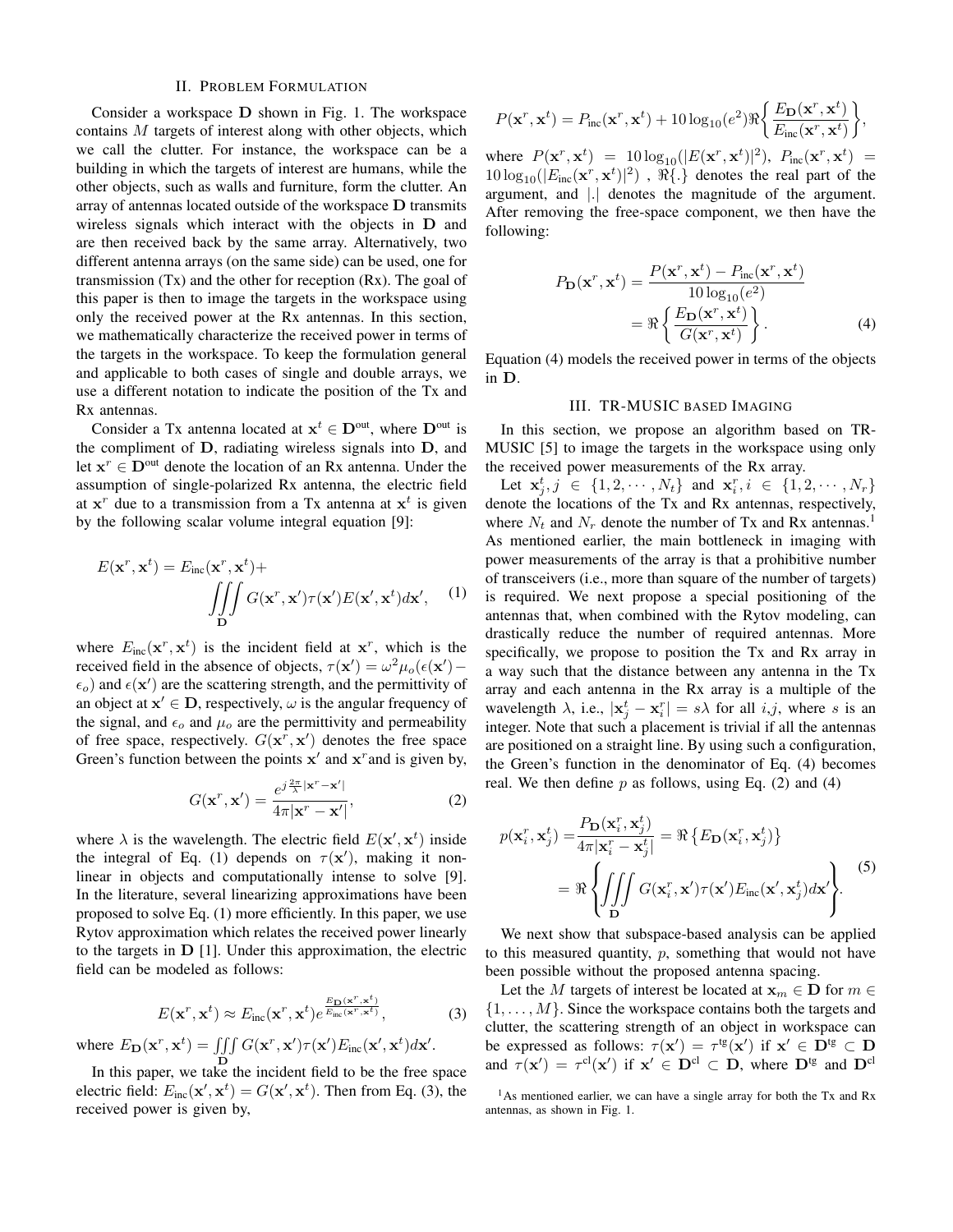denote the support of the targets and the clutter respectively. Furthermore, we assume that the dimensions of the targets are small, compared to the wavelength, and hence consider the targets as point objects. Therefore,  $\tau^{\text{tg}}(\mathbf{x}') \approx \tau_m \delta(\mathbf{x}' - \mathbf{x}_m)$ , where  $\delta(.)$  is the Dirac-delta function,  $x_m$  is the location, and  $\tau_m$  is the scattering strength of the  $m^{\text{th}}$  target. By substituting these values in Eq. (5), we get,

$$
p(\mathbf{x}_i^r, \mathbf{x}_j^t) = p^{\text{tg}}(\mathbf{x}_i^r, \mathbf{x}_j^t) + p^{\text{cl}}(\mathbf{x}_i^r, \mathbf{x}_j^t),\tag{6}
$$

where

$$
p^{tg}(\mathbf{x}_i^r, \mathbf{x}_j^t) = \Re \left\{ \sum_{m=1}^M \tau_m G(\mathbf{x}_i^r, \mathbf{x}_m) G(\mathbf{x}_m, \mathbf{x}_j^t) \right\}.
$$
 (7)

 $p<sup>cl</sup>$  can be similarly expressed in terms of the clutter. By making prior measurements when no targets are present, the impact of clutter can be measured and thus removed from Eq. (6). We next show how to apply subspace-based methods for imaging based on  $p^{\text{tg}}$ . By forming a matrix whose element in the *i*<sup>th</sup> row and *j*<sup>th</sup> column is  $p^{tg}(\mathbf{x}_i^r, \mathbf{x}_j^t)$ , we get the following  $N_r \times N_t$  matrix,

$$
P^{\text{tg}} = \Re \left\{ \sum_{m=1}^{M} \tau_m \mathbf{g}_m^r \mathbf{g}_m^t \right\}
$$
  
= 
$$
\sum_{m=1}^{M} \left( \tau_{m_{\Re}} \mathbf{g}_{m_{\Re}}^r - \tau_{m_{\Im}} \mathbf{g}_{m_{\Im}}^r \right) \mathbf{g}_{m_{\Re}}^t \right\}
$$
  
- 
$$
\sum_{m=1}^{M} \left( \tau_{m_{\Re}} \mathbf{g}_{m_{\Im}}^r + \tau_{m_{\Im}} \mathbf{g}_{m_{\Re}}^r \right) \mathbf{g}_{m_{\Im}}^t \right\}
$$
 (8)

where  $\mathbf{g}_m^t = [G(\mathbf{x}_m, \mathbf{x}_1^t), G(\mathbf{x}_m, \mathbf{x}_2^t), \dots, G(\mathbf{x}_m, \mathbf{x}_{N_t}^t)]^T$  is an  $N_t \times 1$  vector of Green's functions from all the Tx antennas to the m<sup>th</sup> object's location,  $\mathbf{g}_m^r = [G(\mathbf{x}_1^r, \mathbf{x}_m), G(\mathbf{x}_2^r, \mathbf{x}_m),$  $\ldots, G(\mathbf{x}_{N_r}^r, \mathbf{x}_m)]^T$  is an  $N_r \times 1$  Green's functions from the  $m<sup>th</sup>$  object's location to all the Rx antennas, and  $\{.\}$ <sub>R</sub> and  $\{\cdot\}_{\Im}$  denote the real and imaginary parts of the argument, respectively. We next use the properties of the matrix  $P<sup>tg</sup>$  to image the targets in  $D$ . More specifically, we show how  $P<sup>tg</sup>$ is in a form to which TR-MUSIC analysis [5] can be applied.

Let  $P^{\text{tg}} = U\Sigma V^H$  denote the Singular Value Decomposition (SVD) of  $P^{\text{tg}}$ , where  $U_{N_r \times N_r}$  and  $V_{N_t \times N_t}$  have orthonormal columns. Assume that  $\min(N_t, N_r) > 2M$ . Since the matrix  $P^{tg}$  is the sum of 2M independent matrices of rank 1 as evident from Eq. (8), the matrix  $P^{tg}$  will have  $2M$  nonzero singular values. Accordingly, U and V can be divided into  $U = [U_s \ U_n]$  and  $V = [V_s \ V_n]$ , where  $U_s$  and  $V_s$  denote the first 2M columns of U and  $V$  respectively. From Eq.  $(8)$ , it can be seen that the basis vectors of  $U_s$  and  $V_s$  are  $\{g_{1_{\Re}}^r, \cdots, g_{M_{\Re}}^r, g_{1_{\Im}}^r, \cdots, g_{M_{\Im}}^r\}$  and  $\{g_{1_{\Re}}^t, \cdots, g_{M_{\Re}}^t, g_{1_{\Im}}^t, \cdots, g_{M_{\Im}}^t\}$  respectively. Since U and V have orthogonal columns,  $g_m^r$  is orthogonal to the columns of  $U_n$  and  $\mathbf{g}_m^t$  is orthogonal to columns of  $V_n$ , for all  $m \in \{1, 2, \cdots, M\}$ . For any arbitrary location  $x_p \in D$ , let  $\mathbf{g}_p^r = [G(\mathbf{x}_1^r, \mathbf{x}_p), G(\mathbf{x}_2^r, \mathbf{x}_p), \cdots, G(\mathbf{x}_{N_r}^r, \mathbf{x}_p)]$  and  $\mathbf{g}_p^t =$  $[G(\mathbf{x}_1^t, \mathbf{x}_p), G(\mathbf{x}_2^t, \mathbf{x}_p), \cdots, G(\mathbf{x}_{N_t}^t, \mathbf{x}_p)].$  Following a similar

procedure of [5], it can be shown that  $g_p^r$  is orthogonal to all the columns of  $U_n$ , and  $g_p^t$  is orthogonal to all the columns of  $V_n$ , if and only if  $x_p = x_m$ , for  $m \in \{1, 2, ..., M\}$ . Therefore, the image of the targets in the workspace,  $I(\mathbf{x}_p)$ , can be estimated from the pseudospectrum,  $I_{ps}(\mathbf{x}_p)$ , defined as follows:

$$
I(\mathbf{x}_p) = I_{\text{ps}}(\mathbf{x}_p) \triangleq \frac{1}{A_R} \times \frac{1}{A_T},\tag{9}
$$

where  $A_R$  and  $A_T$  are the projections of  $\mathbf{g}_p^r$  and  $\mathbf{g}_p^t$  on  $U_n$  and  $V_n$ , respectively, and can be computed as  $A_R = \frac{\mathbf{g}_p^{rH} U_n U_n^H \mathbf{g}_p^{r}}{\mathbf{g}_p^{rH} \mathbf{g}_p^{r}}$ and  $A_T = \frac{{\bf g}_p^{t\,T} V_n V_n^H {\bf g}_p^{t\,*}}{\sigma^{t\,H}\sigma^{t}}$  $\frac{v_n v_n}{g_p^t H g_p^t}$ . It can be seen that  $I(\mathbf{x}_p)$  peaks only at the locations of the targets, since the projections in the denominator of Eq. (9) vanish at the locations of the targets. Therefore,  $I(\mathbf{x}_p)$  represents the image of the targets in D.

*Remark 1:* Note that the minimum required number of antennas to enable the aforementioned analysis is  $2M + 1$ , which is considerably less than the state-of-the-art value of  $M^2+1$ . If one array is utilized for both Tx and Rx, this will be the minimum required number of transceivers. If, on the other hand, two arrays are utilized for transmission and reception, then each array has to have at least  $2M + 1$  elements.

# IV. SIMULATION RESULTS

In this section, we evaluate our framework to image the targets in a workspace D using simulations. We consider a square workspace of dimensions  $4 \text{ m} \times 4 \text{ m}$  which contains M point targets with permittivity of  $5\epsilon_0$ . Multiple objects with permittivity of  $3\epsilon_0$  are randomly distributed throughout the workspace to form the clutter. In order to image the targets, we first perform a calibration of the workspace in which wireless power measurements are obtained in the absence of the targets. More specifically, each Tx antenna illuminates D, one at a time, while all the receivers measure the received power of the wireless signals, thus obtaining a matrix  $P<sup>cl</sup>$ . When the targets are present in the workspace, we then repeat the measurement process to obtain the data matrix  $P$ .  $P^{tg}$  is then obtained by taking the difference between  $P$  and  $P<sup>cl</sup>$ . This matrix is then used to image the targets as described in Section III. We next present our results.

# *A. Noise-free case - Single array*

In this section, we consider a single antenna array which acts as both Tx and Rx, i.e., each antenna in the array transmits and receives the wireless signals, as shown in Fig. 1. We further neglect modeling errors, i.e., we assume that the wireless power measurements follow the Rytov model given in Eq. (3). We use  $N_t = N_r = 11$  antennas, with antenna separation of  $\lambda$ , located on the northern side of the workspace to image  $M = 4$  targets in the workspace. Fig. 2 (top) shows the magnitude of the singular values of the matrix  $P^{tg}$ . It can be seen that the number of nonzero singular values are  $2M = 8$  corresponding to 4 targets. Fig. 2 (bottom) shows the imaging result. The crosses represent the true locations of the targets. The 2D color map shows the magnitude of the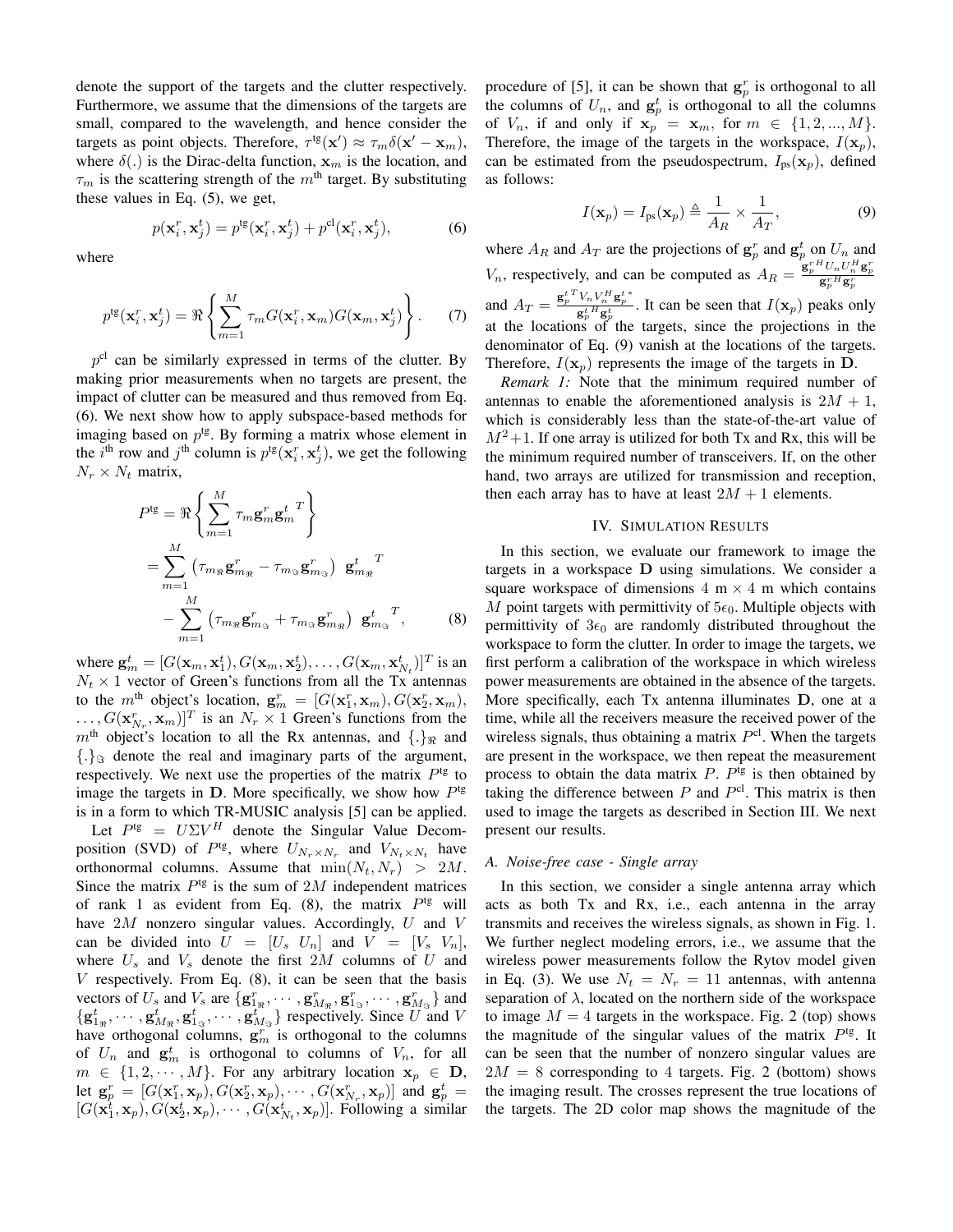

Fig. 2. (top) shows the magnitude of the singular values of the data matrix. It can be seen that the number of non-zero singular values are twice the number of the targets in the workspace. (bottom) shows the magnitude of the image of the targets in the workspace in dB. It can be seen that our framework accurately images the targets.

image  $I$  defined in Eq. (9). Then, the targets are estimated to be at the peaks (local maxima) of this 2D map, as indicated by circles in Fig. 2. It can be seen that, for the noiseless case, an accurate high-resolution image of the targets is obtained, which validates our framework.

#### *B. Noisy case - Single array*

To test the robustness of our framework to different types of errors, we consider modeling and measurement errors in this section. More specifically, the power measurements are obtained by solving the exact forward model of Eq. (1). Furthermore, we add an additive white Gaussian noise to the receptions  $(P<sub>D</sub>)$  such that the signal to noise ratio (SNR) of the power measurements is 40 dB. Same configuration of the antennas of the noise free case is used to image  $M = 4$  targets. Fig. 3 shows the imaging result. As the figure shows, the target locations are accurately imaged even in the presence of modeling errors and noise.

### *C. Noisy case - Two arrays*

In this section, we consider two different arrays for Tx and Rx antennas. Although using two separate arrays for Tx and



Fig. 3. Magnitude of the image, in dB, in the presence of modeling errors and noise. It can be seen that our framework accurately images the targets.



Fig. 4. Magnitude of the image, in dB, in the presence of modeling errors and noise when using two antenna arrays. It can be seen that our framework accurately images the targets.

Rx increases the total number of required wireless nodes, a higher resolution can be achieved compared to the single array case [10]. We position the two arrays on the same side of the workspace with their centers separated by  $19\lambda$ . Each array consists of 16 antennas, i.e.,  $N_t = N_r = 16$ , with antenna separation of  $\lambda$ . The workspace contains  $M = 6$  targets, two of which are located only  $2.5\lambda$  apart. Fig. 4 shows our imaging result. It can be seen that all the targets, including the closelylocated ones, are imaged and resolved accurately.

#### V. CONCLUSION

In this paper, we presented an approach to reduce the number of Tx/Rx antennas for high-resolution imaging using only wireless power measurements. We modeled the received power of the array using Rytov wave model. We then showed that by spacing the antennas at the multiples of the wavelength and extending the existing TR-MUSIC algorithm, we can image M targets using only  $2M + 1$  Tx/Rx antennas, a significant reduction from the state-of-the-art value of  $M^2+1$ . We finally validated our framework with simulation results.